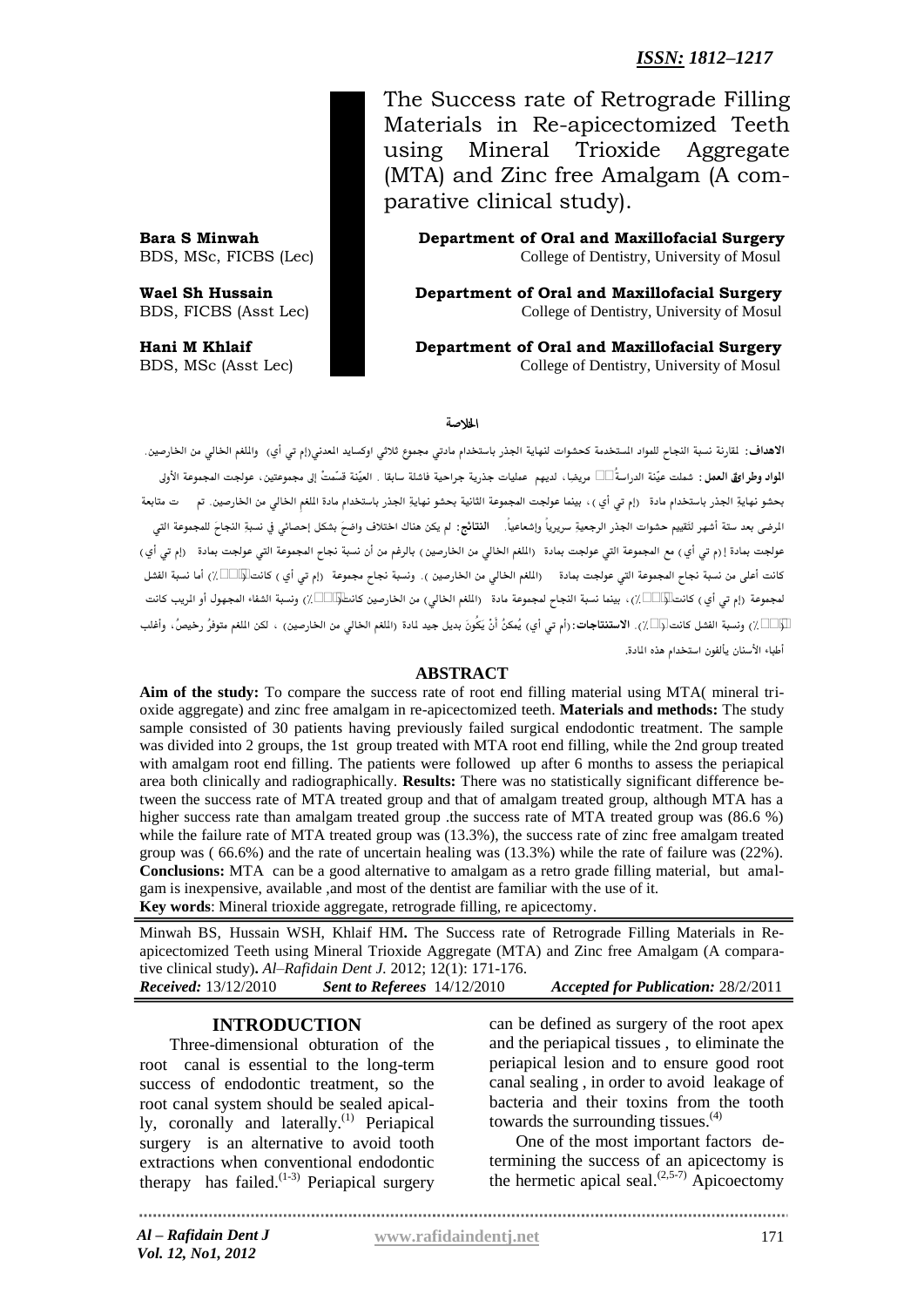in combination with root end filling is a common treatment for periapically infected teeth .(7) Numerous materials were investigated as root end filling including amalgam, MTA (mineral trioxide aggregate), polycarboxylate cement, zinc phosphate cement and zinc oxide eugenol.<sup>(8)</sup> The ideal root end filling material should provide good apical seal, be dimensionally stable, not affected by the presence of moisture, easily manipulated and radio opaque to be recognized on the radio $graph.$ <sup>(9,10)</sup>

Amalgam has been widely used as a root end filling material  $(2)$  and is therefore commonly used as the control when testing new root end materials.  $(11)$  Some of its advantages are low cost, dentists are familiar with amalgam, it is readily available, easy to manipulate, radiopaque and successful in its clinical application. However, there are many disadvantages with amalgam such as corrosion ,dimensional changes and amalgam tattoos.<sup>(12)</sup> So several other materials to replace amalgam have been studied, one of these materials is  $MTA.$ <sup>(2)</sup>

MTA was developed by Dr.Mahmoud Torabinejad at Loma Linda University in California at 1993. It is of two types; a white and gray powder  $(13)$  and has been used ever since to seal any communication between the tooth and external surfaces.<sup>(14)</sup>

MTA was originally designed for application in endodontic surgery as a rootend filling material, but, other indications for it will include direct and indirect pulp capping, pulpotomies, treatment of internal and external resorption and treatment of teeth with incomplete root formation.<sup>(15)</sup> The purpose of the present clinical trial was to compare clinically and radiographically the success rate of two root end filling materials using pro root type MTA and zinc free amalgam in reapicectomized teeth.

## **MATERIALS AND METHODS**

### *Patient selection*

The study sample consisted of 30 patients attended to the Oral and Maxillofacial Surgery Department in Dentistry College, Mosul University, having failed previous surgical endodontic treatment. The study started at 22\11\2009 until

1\10\2010.

The inclusion criteria for patient in the study were previously failed surgical endodontic treatment of upper anterior teeth, upper premolars and lower incisors teeth. The clinical criteria for failure included swelling, sinus and pus discharge in the labio-buccal vestibule and tenderness to percussion. Radiographically there was a radiolucency surrounding the root apex of the offending tooth.

The sample was randomly divided into two groups,15 patients in each group. One of these groups was treated with MTA and the other group was treated with zinc free amalgam as a retrograde filling.

*Surgical technique*

All operations were carried out by specialist oral and maxillofacial surgeon under infiltrative local anesthesia of Xylocain 2% with adrenalin 1:80 000 manufactured by Huons Co., Ltd, Korea. Three sided mucoperiosteal flaps were raised. Bone removal was carried out using round bur mounted in a surgical hand piece (W& H, Austria) and copious external irrigation with chlorhexidine glucanate 0.02% (HEBETEN, Al-Fayhaa pharmaceutical Co. Amman). The minimum apical resection to access the apex was made by fissure bur( $1/2$  mm). A resection angle of 90o to the long axis of the root was used to minimize the number of cutting dentinal tubules. (11) The pathological tissue was removed by a small sharp spoon excavator. The cavity for retrograde filling was prepared with small carbide turbine round bur (size 0.5 mm) for a depth of 3 mm. The ideal preparation is a class I cavity prepared along the long axis of the tooth to  $\alpha$  depth of at least 3 mm.<sup>(1)</sup> The cavity was isolated before placement of material.

The root end filling materials were prepared according to the manufacturer instructions. The MTA (PROROOT, distributed by paradise vally, Arizona 8553 USA) was prepared by mixing three parts powder with one part aqueous solution (3:1). After 30 seconds of mixing, the mixture should exhibit a putty-like consistency. The MTA should be immediately placed into the root end cavity using cement spatula and the excess material outside the root end cavity wiped clean with a slightly moistened cotton swab. The amal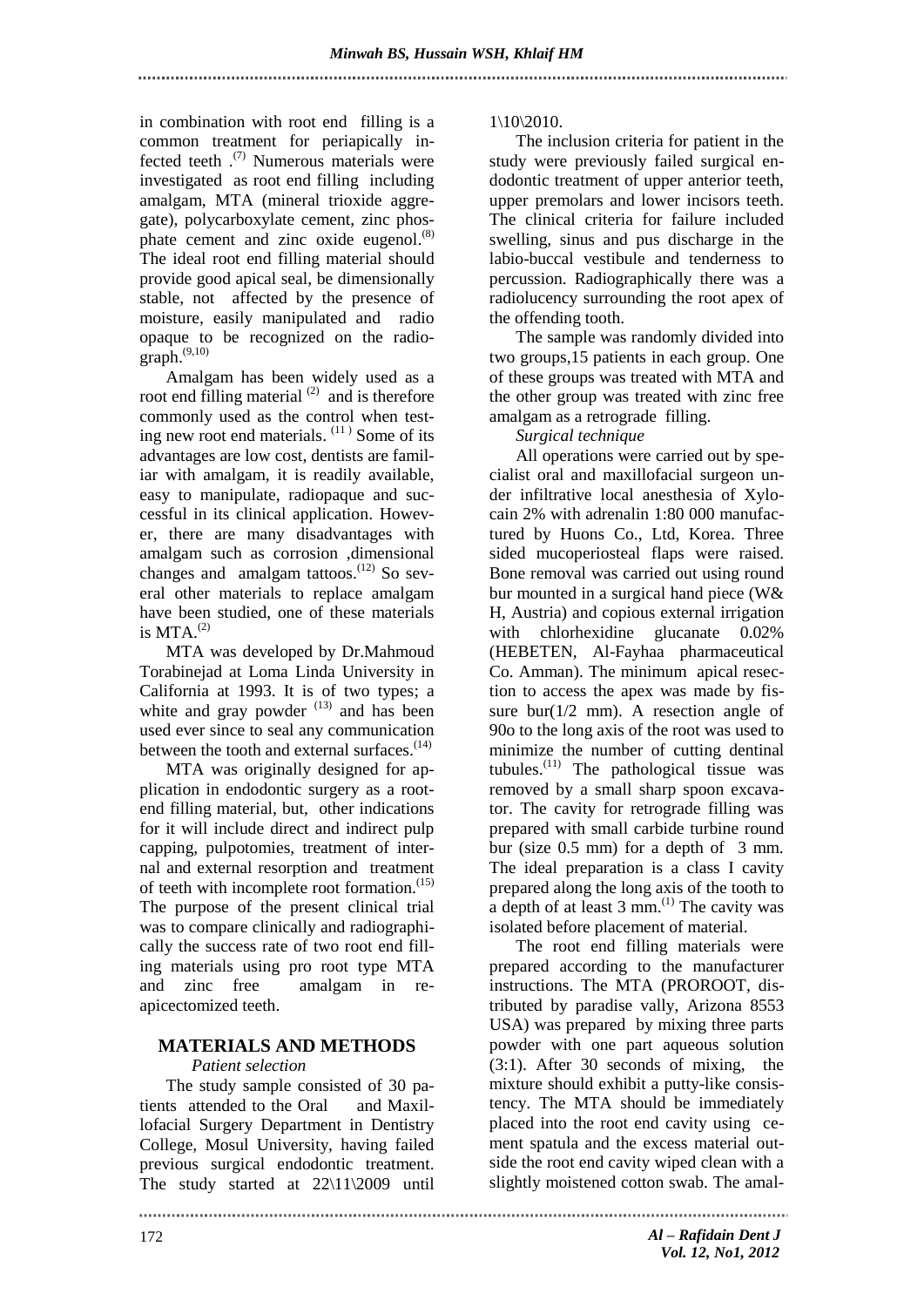gam (lathe cut on spherical, Silveralloy, MEALMS, Brazil) was prepared by mixing its capsule in an amalgamator for 15 seconds and placed in the retrograde filling cavity by using amalgam carrier after good isolation of the periapical area by apiece of gauze and condensed by amalgam condenser with smoothing by burnisher after that we irrigate the area by chlorhexidine solution to remove the excess of the material.

The quality of the root end filling was confirmed by taking a periapical radiograph before suturing of the mucoperiosteal flap.



 Figure (1): A periapical film showed periapical lesion of upper incisors before treatment with MTA.

*Evaluation of healing criteria for success after 6 months of the periapical surgery:*

The clinical and radiographical criteria of von Arx and Kurt to determine overall evolution $(16)$ 

1) Success: When bone regeneration was ≥90% and without pain or clinical symptoms. 2) Improvement: When bone regeneration was between 50% and 90% and without pain or clinical symptoms. 3) Failure: When bone regeneration was less than 50% or there were clinical symptoms, such as pain ,swelling or draining fistula.

*Statistical analysis*

1. Descriptive statistics.

#### *Patients follow up:*

 For each patient a pre-operative radiographwas taken then another one immediately post-operatively (Figure 1). For each patient a pre-operative radiograph was taken then another one immediately post-operatively . Each patient was examined clinically and radiographically for assessment of healing. The follow up of the patient was achieved after 6 month post-operatively for assessment of bone healing in the peri-apical area , the assessment was done by clinical and radio graphical examination (Figure 2).



Figure (2): A periapical radiograph showed healing of periapical lesion of the upper incisors: 6 months after treatment.

2. Cross tab and Pearson chi-square were used to compare the success rate of the MTA treated group to that of the zinc free amalgam treated group after 6 months of the treatment*.*

3. Results with  $p < 0.05$  were considered significant.

#### **RESULTS**

The sample included 13 males and 17 females, with an age range from 18-35 years . From this sample 19 patients having upper incisors, 5 patients having lower incisors and 6 patients having upper canine and premolars as shown in table (1).

| Table (1). Description of patients and teeth in mineral trioxide aggregate (MTA) and zinc free |  |  |
|------------------------------------------------------------------------------------------------|--|--|
| amalgam group included in the study.                                                           |  |  |

|                   | male | female | Upper    | Lower                 | Upper canine  | Mean        |
|-------------------|------|--------|----------|-----------------------|---------------|-------------|
|                   |      |        | incisors | 1nc <sub>1</sub> sors | and premolars | age/year    |
| MTA/15 patients   |      |        |          |                       |               | $23.5$ year |
| Zincfree amal-    |      |        |          |                       |               |             |
| $gam/15$ patients |      |        |          |                       |               | $27.5$ year |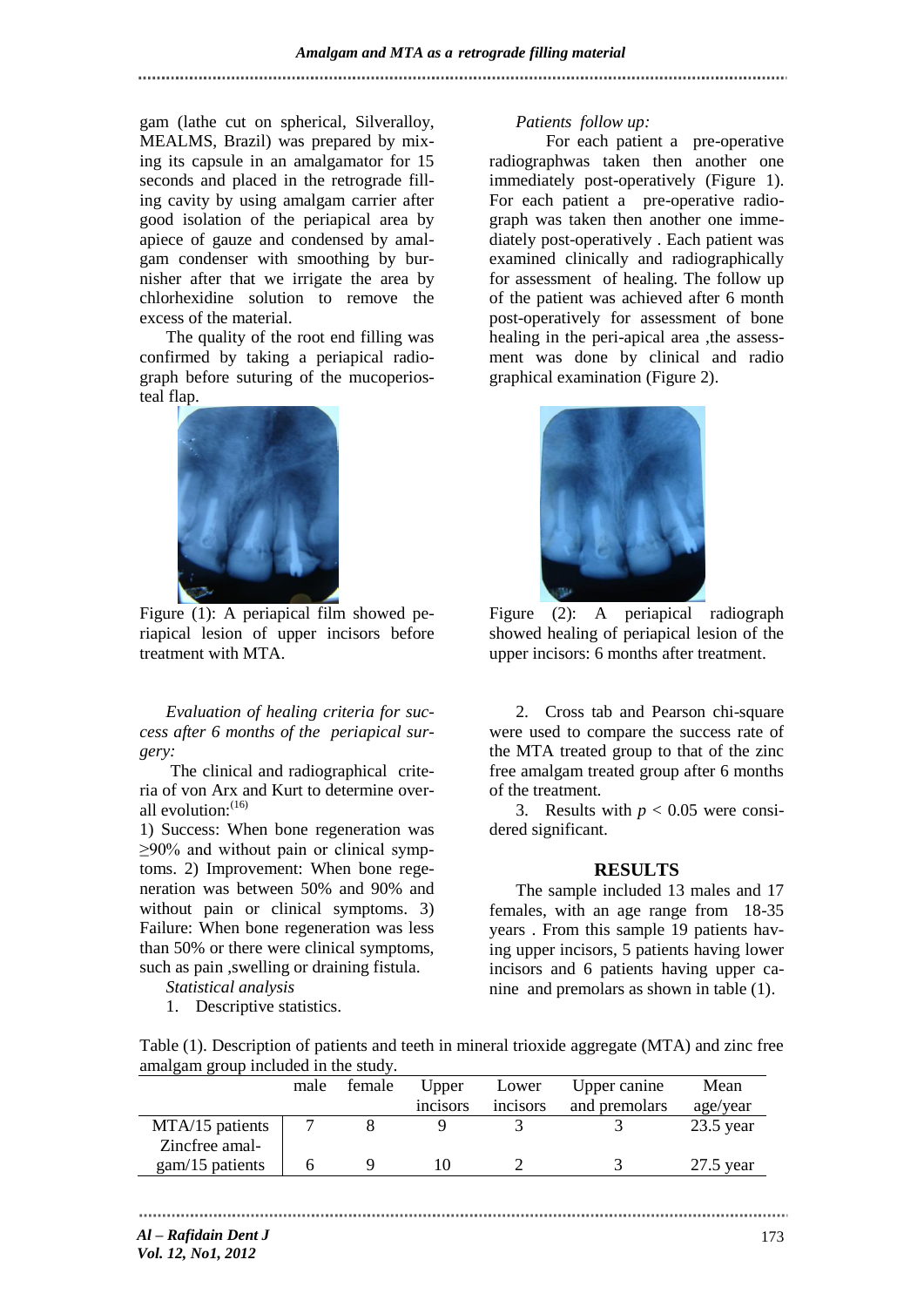In MTA group 13 cases showed success clinical and radiographical outcome and only 2 cases showed failure clinical and radiographical outcome. While in the amalgam treated group, two cases showed improvement, 10 cases showed success clinical and radiographical outcome and 3 cases showed failure clinical and radiographical outcome as shown in table (2).

The success rate of MTA treated group was 86.6% (13 out of 15), which is superior to that of zinc free amalgam treated group (66.6%, 10 out of 15), But, There was no statistically significant differences (*P*> 0.05) between the MTA treated group and amalgam treated group. as shown in table  $(2)$ .

Table (2) the success rate of periapical surgery with root end filing using MTA and zinc free amalgam

|                  |                     | according to the clinical and radiographic healing criteria of von Arx and Kurt. |  |
|------------------|---------------------|----------------------------------------------------------------------------------|--|
| Rank Group       | Success Improvement | Failure                                                                          |  |
| <b>MTA</b>       |                     |                                                                                  |  |
| Zincfree amalgam |                     |                                                                                  |  |

#### **DISCUSSION**

The development or persistence of a periapical radiolucency following endodontic treatment associated with clinical signs and symptoms of periapical infection is often regarded as a criterion of failure. Endodontic failures are most frequently associated with defective root canal obturation and the presence of bacteria in the root canal system. Hence, retreatment had been proposed in such cases. $(17)$  The purpose of root –end filling is to establish an apical seal of the resected root.  $(3,6,12, 18, 19)$ Numerous substances have been used as root end filling materials. The choice of the root end filling material could be governed by biocompatibility, the cost, handling properties and long term clinical success. $^{(5,19)}$ 

In this study MTA was selected as a root-end filling material due to many consideration. MTA is one of the newest and most promising materials to enter the realm of endodontic with improved results.<sup>(5,7)</sup> Schwartz RS et al considered MTA as the ideal material for use against bone , because it is the only material that consistently allows for the over growth of cementum and formation of bone, and it may facilitate the regeneration of the periodontal ligament.<sup>(20)</sup> Amalgam was selected as a control group because it is widely used as a root end filling material. (21) So it used as a control when testing a new root end materials. $(11)$  In the present study, molars were excluded to have a homogenous study sample and to avoid

superimposition of root apices in the periapical radiograph.

In this study the success rate of apicectomy with root end filling is 66.6 % (amalgam treated group) to 86.6% (MTA treated group) after a follow up period of 6 months. These results are similar to the result of the metaanalysis study of Sanchez et al, in which the success rate of treatment with silver amalgam was found to be 76.5% after a minimal period of three months.<sup>(4)</sup> this will agree with result of Dorn and Gartner where the success rate of root end filing ranged from 75% to 95% depending on the material used in the study.<sup> $(22)$ </sup> While Chong et al reported a success rate of 84-  $92\%$ .<sup>(23)</sup>

In this study the success rate of treatment with MTA is higher than that with amalgam , but, there is no statistically significant difference between them. So MTA can be used as an alternative to amalgam for root end filling . In this study we selected the von Arx and Kurt healing criteria , since this covers both clinical and radiographic criteria.<sup>(16)</sup>

MTA has superior results than amalgam due to many causes, like that MTA is indicated when moisture control is inadequate, without loss of its properties.<sup>(13)</sup> The Ph of MTA is 12.5, which, biologically, make it similar to calcium hydroxide, as well as it having antibacterial action. (22) When placed as a root end filling following root resection, MTA has been shown to be equal or superior to amal $gam.$ <sup>(10)</sup>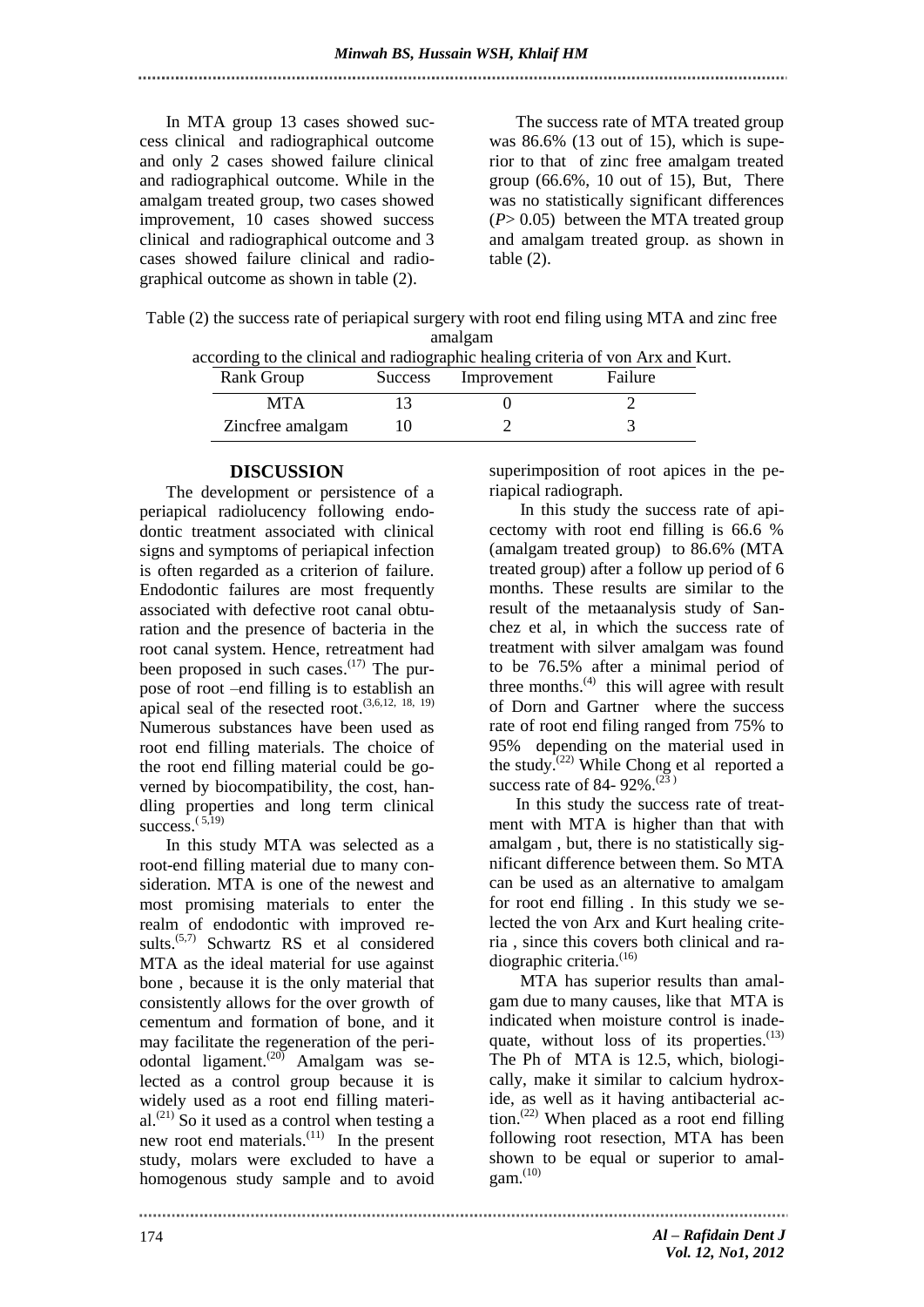Some authors observed dystrophic calcification in the connective tissue adjacent to the MTA root end filling. <sup>(6)</sup> Girdea M et al  $^{(13)}$  concluded that MTA allows apical bone healing and induces cementogenesis , so it represent the saving solution in cases thought to be untreatable. Chong and Pittford showed that MTA has the ability to encourage hard-tissue deposition and the mechanism of action may have some similarity to that of calcium hydroxide. $(12)$ 

To date ,however , the majority of the work has been done either Invitro or on animal models. Impressive results in animal models do not always translate into impressive results in humans. Invitro sealing ability and biocompatibility studies comparing root end filling materials have shown MTA to be superior to other commonly used materials. $^{(1)}$  In vivo, the results may be different due to additional conditions, such as bleeding and defect visibility.<sup> $(24)$ </sup> This will explain why in this study there was no significant difference in the success rate of MTA treated group and amalgam treated group.

 Because MTA has some disadvantages such as long setting time as it will set over a period of four hours but the working time is about five minutes, high costs , and handling properties. (15,18,25) The search for alternative materials is aimed to reduce costs and to increase the feasibility to professionals and patients. (6)

Ghaziani and Sadeghi mentioned that the most accepted and extensively used retro filling material over the last century has been amalgam. Initially providing tight apical seal , this material is easy to manipulate, readily available, well tolerated by soft tissues, and radio-opaque. $^{(25)}$ Amalgam has few limitations which include initial marginal leakage ,corrosion ,need for retentive undercut preparation and staining of hard and soft tissues. (9,25)

One of the disadvantages of MTA is the extended setting time, this extended setting time facilitate the leakage and material dislodgement during apical surgery. (26) So most investigators continue to regard silver amalgam as the material of reference in their studies. the causes of failure after the retrograde filling technique may be due to missed vertical root fracture, unsealed accessory canals, inadequate lateral seal in the orthograde filling technique and incorrect manipulation and technique of retrograde filling material. The treatment of the failed case depended on the cause of failure and it is either extraction of the offending tooth/ teeth or repeating the orthograde and retrograde filling technique.

## **CONCLUSIONS**

MTA can be a good alternative to amalgam, but amalgam is inexpensive, available, and most of the dentist are familiar with the use of it. While MTA represent the saving solution in cases thought to be untreatable.

# **REFERENCES**

- 1. Rahimi S, Shahi S, Lotfi M, Yavari HR, Charehjoo ME. Comparison of microleakage with three different thicknesses of mineral trioxide aggregate as root-end filling material.*J Oral Scie*. 2008; 50(3):273- 277.
- 2. Costa AT, Konrath F, Dedavid B, Weber JBB, Olivera MG. Marginal adaptation of root-end filling materials: An invitro study with teeth and replicas. *The Journal of Contemporary Dental Practice*. 2009 ;10  $(2):1-9.$
- 3. Vogt BF, Xavier CB, Demarco FF, Padilha MS. Dentin penetrability evaluation of three different dyes in root-end cavities filled with mineral trioxide aggregate (MTA). *Braz Oral Res.* 2006; 20(2): 132- 136.
- 4. Sanchez AFY, Berrocal MIL, Gonzalez JMM. Metaanalysis of filler materials in periaoical surgery. *Med Ora; Patol Oral Cir Buccal* . 2008;13(3): E 180-5.
- 5. Pereira CL, Cenci MS, Demarco FF. Sealing ability of MTA, Super EBA, Vitremer and amalgam as root-end filling materials. *Braz Oral Res.* 2004; 18(4): 317-21.
- 6. Souza EB, Amorim CVG, Lage-Marqes JL. Effect of the diod laser irradiation on the apical sealing of MTA retro fillings. *Braz Oral Res*. 2006; 20(3):231-4.
- 7. Kucukkolbasi H, Ataoglu H, Belli S. Quantitative evaluation of leakage in roots filled retrogradely with different filled materials after apicoectomy. *SU Dishek Fak*

*Al – Rafidain Dent J Vol. 12, No1, 2012*